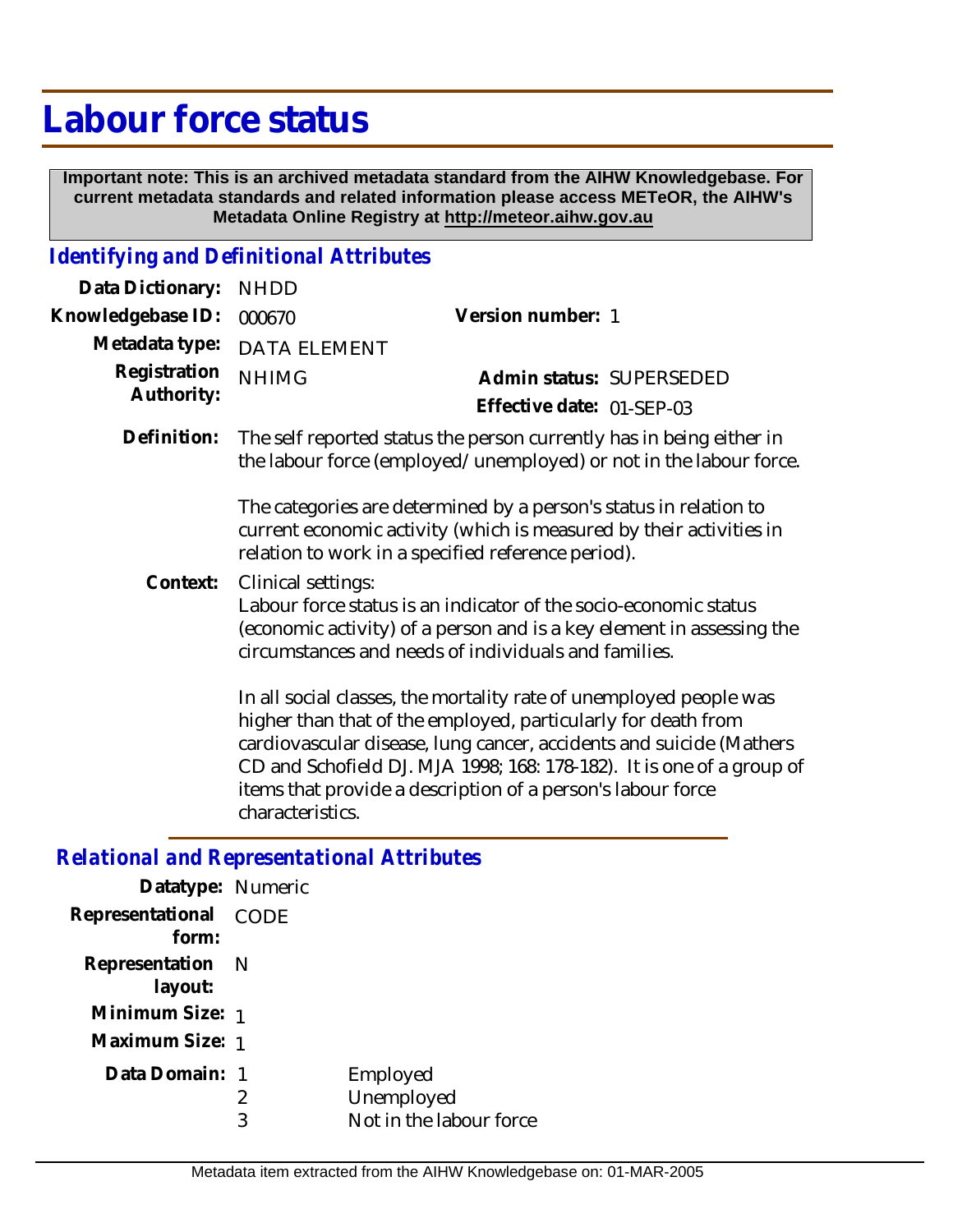## 4 Not stated/inadequately described

Guide For Use: Definitions for these categories are:

Employed:

Employed persons comprise all those aged 15 years and over whom, during the reference week:

(a) worked for one hour or more for pay, profit, commission or payment in kind in a job or business, or on a farm (comprising 'Employees', 'Employers' and 'Own Account Workers');

(b) worked for one hour or more without pay in a family business or on a farm (i.e. 'Contributing Family Worker');

(c) were 'Employees' who had a job but were not at work and were:

-on paid leave

-on leave without pay, for less than four weeks, up to the end of the reference week.

-stood down without pay because of bad weather or plant breakdown at their place of employment, for less than four weeks up to the end of the reference week

-on strike or locked out

-on workers' compensation and expected to be returning to their job

-receiving wages or salary while undertaking full-time study; (d) were 'Employers', 'Own Account Workers' or 'Contributing Family Workers' who had a job, business or farm, but were not at work.

Unemployed:

Unemployed persons are those aged 15 years and over who were not employed during the reference week, and:

(a) had actively looked for full-time or part-time work at any time in the four weeks up to the end of the reference week. Were available for work in the reference week, or would have been available except for temporary illness (i.e. lasting for less than four weeks to the end of the reference week). Or were waiting to start a new job within four weeks from the end of the reference week and would have started in the reference week if the job had been available then;

(b) were waiting to be called back to a full-time or part-time job from which they had been stood down without pay for less than four weeks up to the end of the reference week (including the whole of the reference week) for reasons other than bad weather or plant breakdown.